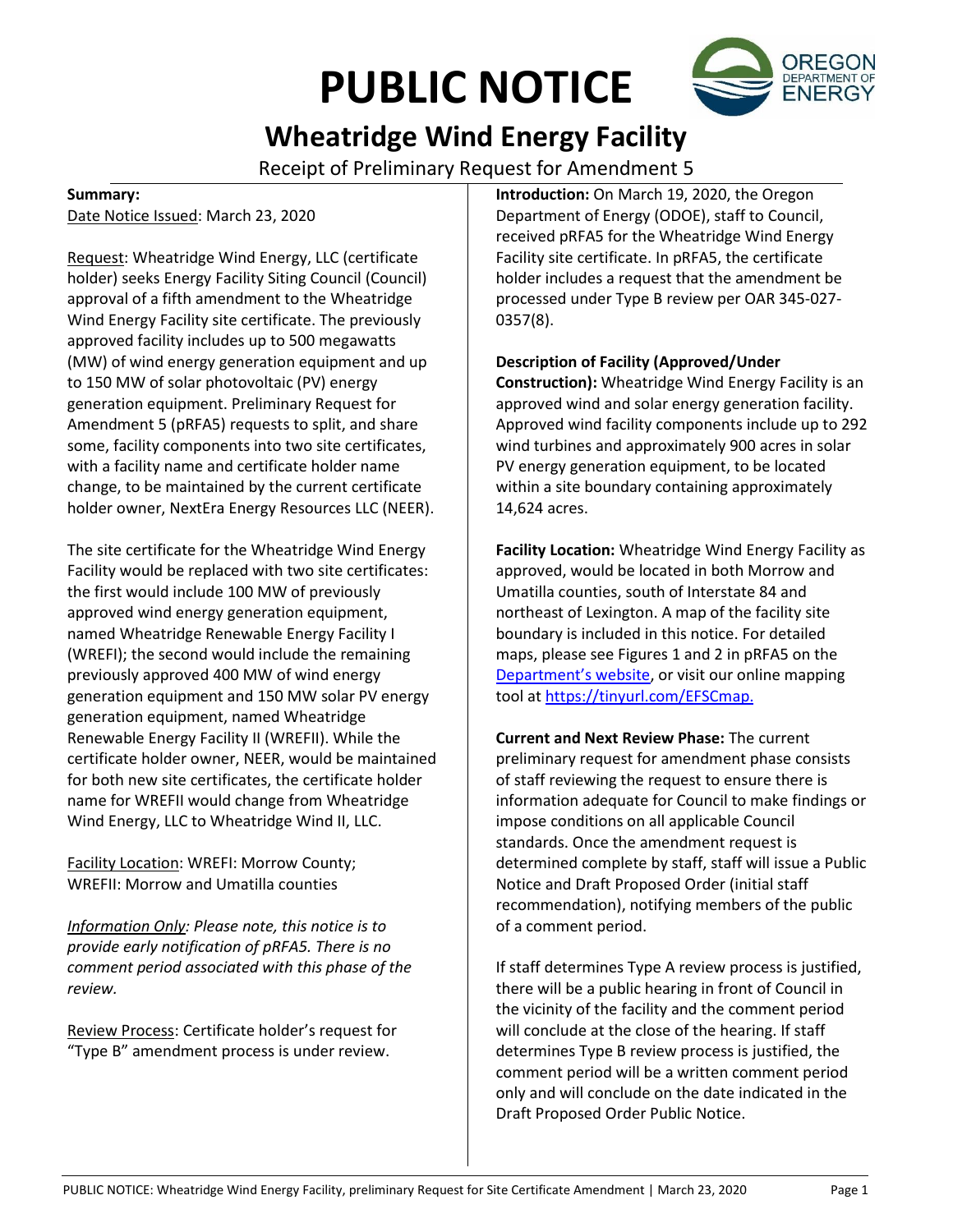#### **Receipt of this Notice:**

Please note that you may be receiving this notice for multiple reasons:

- 1. You own property within or adjacent to (within 500 feet) the property on which the facility is located. You will automatically receive all future notices on this facility.
- 2. You have requested to receive paper notices on the Wheatridge Wind Energy Facility. If you wish to be removed from this mailing lists, please contact Sarah Esterson.
- 3. You have previously signed up via GovDelivery/ClickDimensions or by contacting ODOE to receive notices related to Wheatridge Wind Energy Facility or all EFSC project-related notices. You will automatically receive all future notices per your request, unless you unsubscribe via ClickDimensions or by contacting ODOE.

#### **More Information:**

Please contact Sarah Esterson, Senior Siting Analyst, at the phone, email address or mailing address listed in this notice.

Sarah Esterson, Senior Siting Analyst Oregon Department of Energy 550 Capitol Street NE, 1<sup>st</sup> Floor Salem, OR 97301 Email: [sarah.esterson@oregon.gov](mailto:sarah.esterson@oregon.gov) Phone: 503-373-7945

More information about the facility and updates on the review process is available using any of the following options.

# **1) Oregon Department of Energy's webpage:**

More details on Wheatridge Wind Energy Facility including the certificate holder's pRFA5 are available online at:

[https://www.oregon.gov/energy/facilities](https://www.oregon.gov/energy/facilities-safety/facilities/Pages/WRW.aspx)[safety/facilities/Pages/WRWaspx](https://www.oregon.gov/energy/facilities-safety/facilities/Pages/WRW.aspx)

Additional resources to help you participate in the state siting process can be found at: [http://www.oregon.gov/energy/facilities](http://www.oregon.gov/energy/facilities-safety/facilities/pages/default.aspx)[safety/facilities/pages/default.aspx](http://www.oregon.gov/energy/facilities-safety/facilities/pages/default.aspx)

# **2) Updates by email/mail:**

Subscribe to ClickDimensions, a self-managed, automated email system that sends notices and updates on Wheatridge Wind Energy Facility as well as any or all other energy facilities and events under EFSC jurisdiction. For more information, please visit: [https://tinyurl.com/ODOE-EFSC.](https://tinyurl.com/ODOE-EFSC)

To receive notices by U.S. Mail, please contact Sarah Esterson.

#### **3) In hardcopy:**

Hard copies of the preliminary Request for Amendment 5 are available for public inspection at:

Oregon Department of Energy 550 Capitol Street NE Salem, OR 97301

#### **Accessibility information:**

The Oregon Department of Energy is committed to accommodating people with disabilities. If you require any special physical or language accommodations, or need information in an alternate format, please contact Michiko Mata at 503-378-3895, toll-free in Oregon at 800-221-8035, or email to [michiko.mata@oregon.gov.](mailto:michiko.mata@oregon.gov)